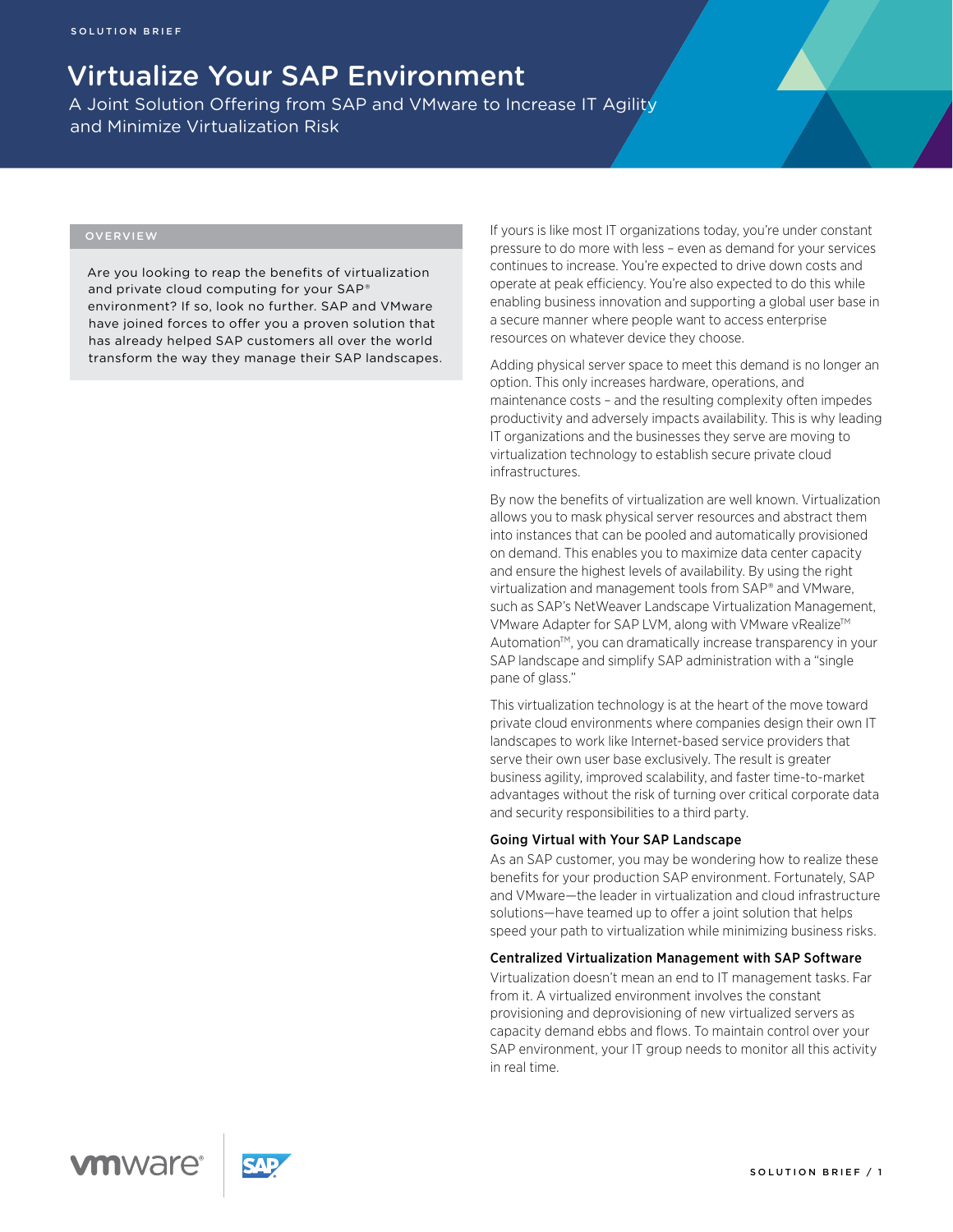#### SPEAKING FROM EXPERIENCE: HOW SAP HAS BENEFITED FROM VIRTUALIZATION AND VMWARE

When we tout the benefits of virtualizing your SAP environment with SAP NetWeaver Landscape Virtualization Management software and VMware vSphere, we know what we're talking about – because we've been there.

Today, 80% of SAP's global infrastructure is virtualized. SAP runs more than 25,000 virtual machines in a private cloud that houses all critical application servers for our entire training business and development systems. This has helped SAP reduce storage by 62% and total cost of ownership by 50%. In 2010 alone, virtualization helped SAP save €10 million in operating costs and more than 75 kilowatt hours of power consumption.

SAP NetWeaver Landscape Virtualization Management software, combined with the VMware Adapter for SAP LVM, gives you this control—providing a single console to manage both your SAP software and the infrastructure on which it runs. By automating and simplifying common administrative tasks, the software helps reduce the time, effort, and cost of operating your SAP systems while improving IT agility. For example, you can use automated workflow to ease the burden of cloning, copying, and refreshing systems. And with automatic capacity management, the software can add or remove application servers from systems as needed according to application response times that you specify based on service level agreements.

SAP NetWeaver Landscape Virtualization Management also supports centralized visualization and monitoring, dependency analysis, and automated management reporting. Data about infrastructure and applications is collected in real time and then analyzed and published through a "single pane of glass." You can use it to know exactly what's happening with both the managed systems and their associated infrastructure.

For example, the software provides a real-time, hierarchical, and graphical view of all your SAP systems and the architecture of the infrastructure they run on. At any time, you can drill down and see the resources and networks they are running on. You can also see the dependencies between systems, so you know exactly what will be impacted if you start or stop a particular application. Prebuilt dashboards and classic management reporting, meanwhile, help you stay on top of the health of your end-to-end environment. These monitoring features provide critical insight into key performance indicators such as response times, CPU usage, users per application, peak load usage, and the number of systems copied or refreshed.

# The Power of VMware vSphere

SAP NetWeaver Landscape Virtualization Management, VMware Adapter for SAP LVM, and VMware vRealize Automation provide a complete SAP and SAP HANA® virtualization solution. Recognized as the industry-leading platform for building cloud infrastructures, VMware vSphere® enables you to run your SAP environment confidently and securely, thus meeting your most demanding service-level agreements at the lowest total cost of ownership. vSphere enables you to virtualize x86 server resources and aggregate them into logical pools that can be allocated to multiple workloads. All virtual machine configuration information, state information, and data are encapsulated in a set of discrete files stored on a data store. This encapsulation makes virtual machines portable, easily backed up, or cloned.

vSphere also provides network services optimized for the virtual environment and storage services that mask the complexity of back-end storage systems and enable the most efficient utilization of storage in virtual environments.

#### A Strong Partnership

With more than 480,000 customers, VMware is an outstanding virtualization partner to work with SAP to help you transform your business. Our relationship is based on a mutual commitment to help you completely virtualize your SAP environment – from core SAP Business Suite software to new technologies such as enterprise mobility, real-time business analytics, and in-memory computing using the SAP HANA platform. Customers everywhere are recognizing the benefits. This is why, compared to other enterprise software, SAP software is the fastest-growing workload on VMware today.

**vm**ware